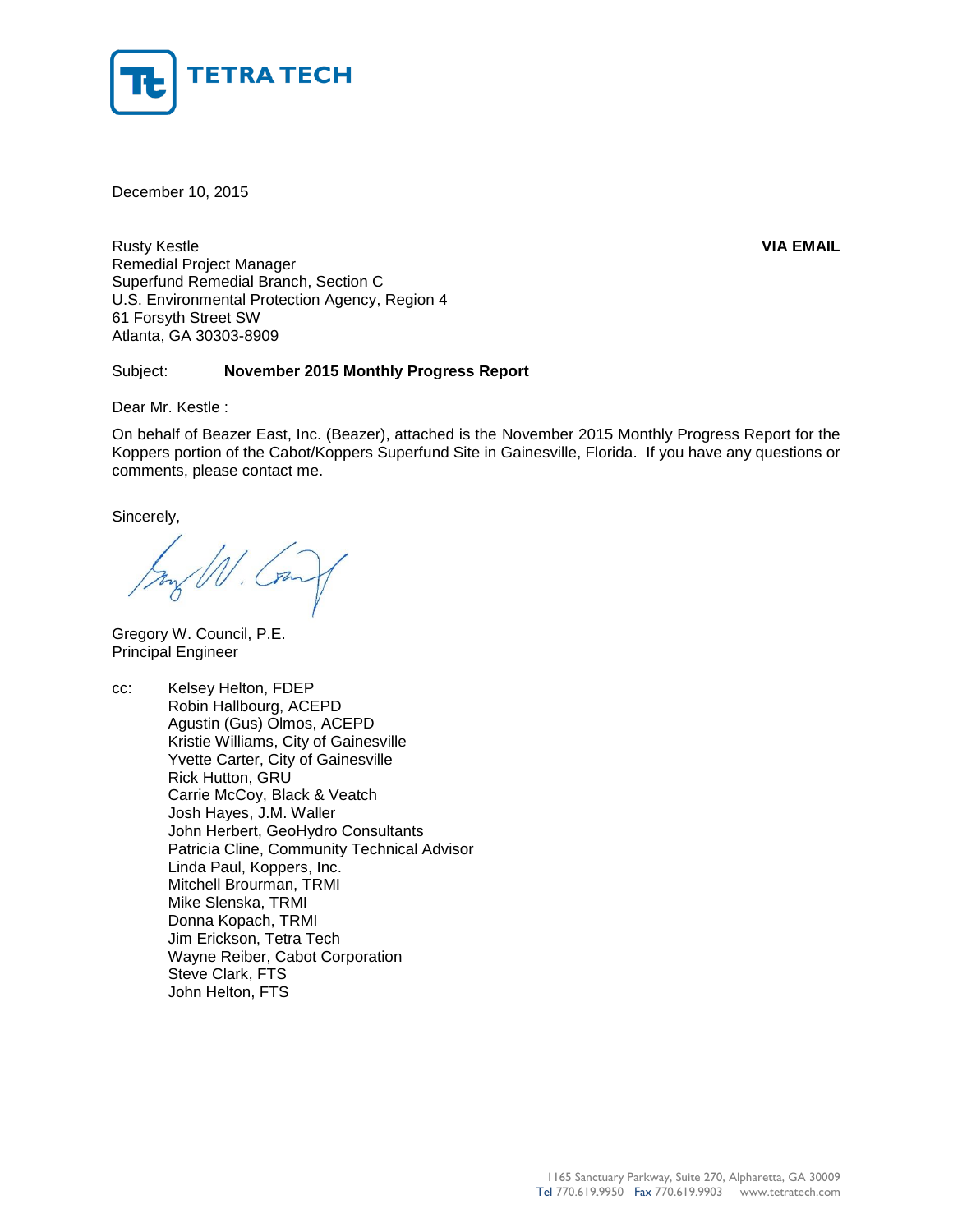## **November 2015 MONTHLY PROGRESS REPORT Cabot/Koppers Superfund Site Gainesville, Florida**

# **1. Compliance Actions:**

- Beazer's Operation and Maintenance (O&M) Contractor performed routine treatment plant O&M services for the groundwater extraction and pretreatment system.
- Remedial Design and Remedial Action activities are presently being conducted.

# **2. Sampling/Test Results and Data:**

- Instantaneous flow rates and totalizer volumes were measured in each extraction well.
- NAPL recovery was restarted in the Process Area in November following ISGS injections. The data are currently being analyzed and will be transmitted separately.
- A total of 4,141,678 gallons of groundwater were recovered by the Surficial Aquifer drains and extraction well system (both Surficial Aquifer and UFA) during the past month (system run time of 720 hours). The average recovery rate for the month was approximately 95.9 gallons per minute (gpm). The recovery for each component is listed below.
	- Surficial Aquifer
		- Perimeter Extraction Wells: 602,091 gallons
		- Former North Lagoon Drain: 422,570 gallons
		- Former Drip Track Drain: 515,840gallons
		- Former Process Area Drain: 487,140 gallons
		- Former South Lagoon Drain: 470,870 gallons
		- Upper Floridan Extraction Wells
			- FW-6: 25,488 gallons
			- FW-21B: 47,080 gallons
			- FW-31BE: 1,005,440 gallons
			- FW-32BE: 544,999 gallons

Approximately 373.7 million gallons have been recovered from the Surficial Aquifer extraction wells and four drains since the start of the Surficial Aquifer containment system in January 1995.

For the month, the total volume of water treated and discharged to the GRU wastewater system was measured to be 2,502,000 gallons. A portion of the water, from Upper Floridan Aquifer wells, was treated and used for on-Property irrigation. An investigation of the totalizer and the individual well flowmeters did not produce a reason for why the October total to GRU did not correlate well with the individual flowmeters. It is possible the totalizer was briefly offline, but now appears to be functioning.

 The Former South Lagoon groundwater drain pumps were turned off for approximately 8 hours to pump and clean clarifiers and to treat backwash water. On November 25, 2015 the Former South Lagoon flowmeter was found to be inoperable, an average value was assumed. The pump at FW-21B became inoperable on Oct 19, 2015. The pump and piping was successfully removed and replaced with a new pump and piping on November 20, 2015.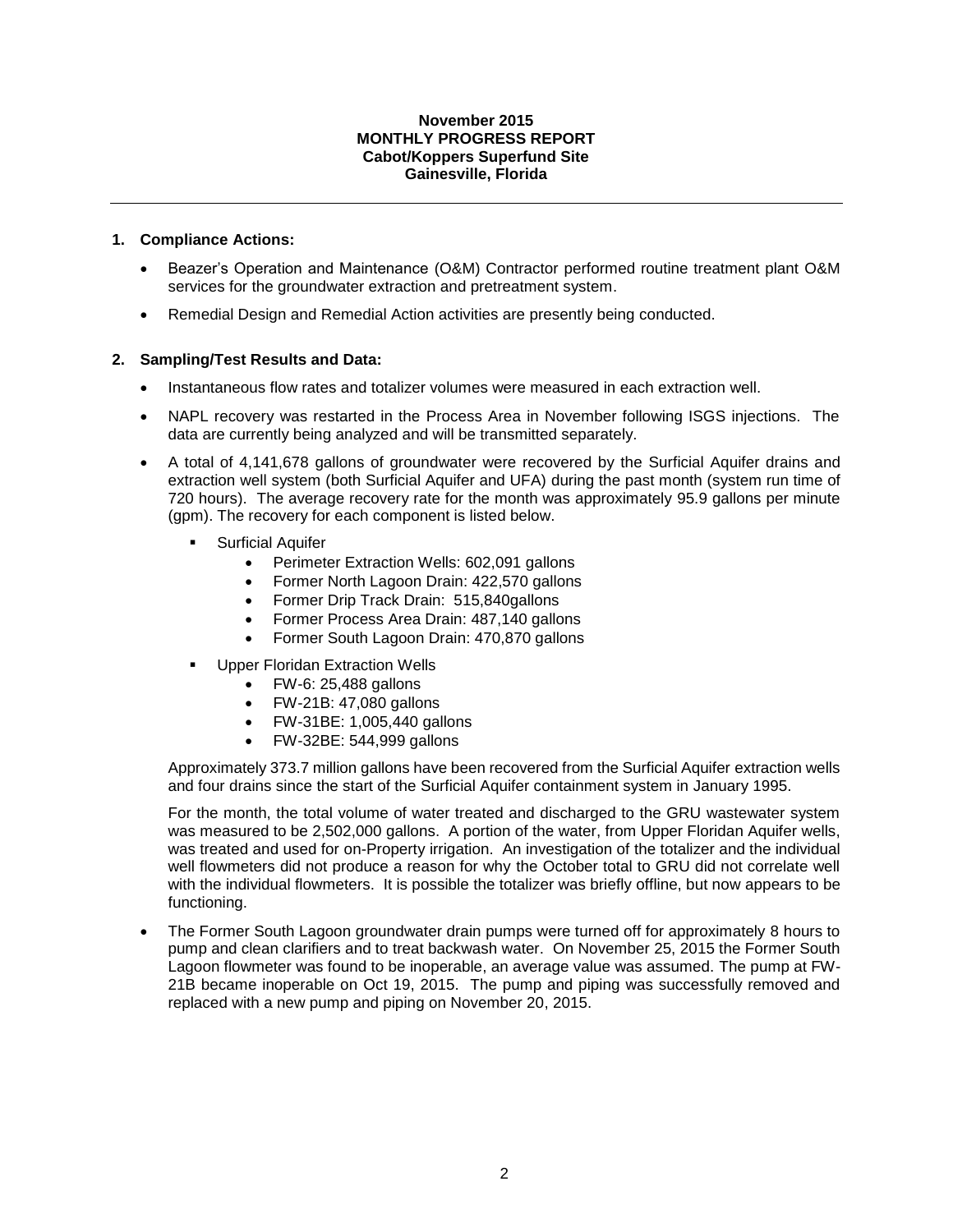## **3. Plans, Reports, Deliverables and Procedures Completed:**

- Installed borings and collected samples for geotechnical testing in accordance with the *Pre-Design Investigation Work Plan- Design Track 2*. Work completed on November 18, 2015.
- Remedial Design/Remedial Action Status Update Meeting (EPA/Beazer) November 17, 2015.
- Soil Sampling at the Material Storage Yard from November 11-18, 2015. Sediment sampling in the drainage way at the Material Storage Yard was delayed until December 10, 2015.
- Periodic maintenance checks and inspections.
- Treatment-plant component maintenance and repair as needed (caustic pump, carbon vessel gaskets and gauges, sludge pump diverter valve, bag filter vessel).
- Irrigation Breakthrough sampling on November 23, 2015.
- Stormwater Sampling on November 18 and 19, 2015.
- Repaired EW-8 flowmeter.
- Shocked EW-16.
- Cleaned flow meter for EW-16.
- Replaced EW-9 pump.
- Repaired clarifier sludge pump, carbon vessel A and MMFB scaffolding in treatments system. Removed pump and piping at FW-21B and installed a new pump.
- Shipped 50 drums PPE on November 30, 2015.
- On-property irrigation using treated groundwater from FW-6, FW-21B, FW-31BE, and FW-32BE.

## **4. Upcoming Actions:**

- NAPL collection at Upper Hawthorn monitoring wells: bi-weekly.
- NAPL collection at temporary Upper Hawthorn ISGS injection points: bi-weekly.
- NAPL collection in Process Area: bi-weekly.
- Routine inspection, operation, maintenance, and monitoring.
- Third quarter sampling event: November 30 December 4, 2015.

## **5. Schedule Status:**

• The current remedial design schedule is attached.

## **6. Plan/Schedule Modifications:**

Minor modifications were made to the project schedule.

## **7. Community Involvement:**

Future community involvement activities will be coordinated with EPA.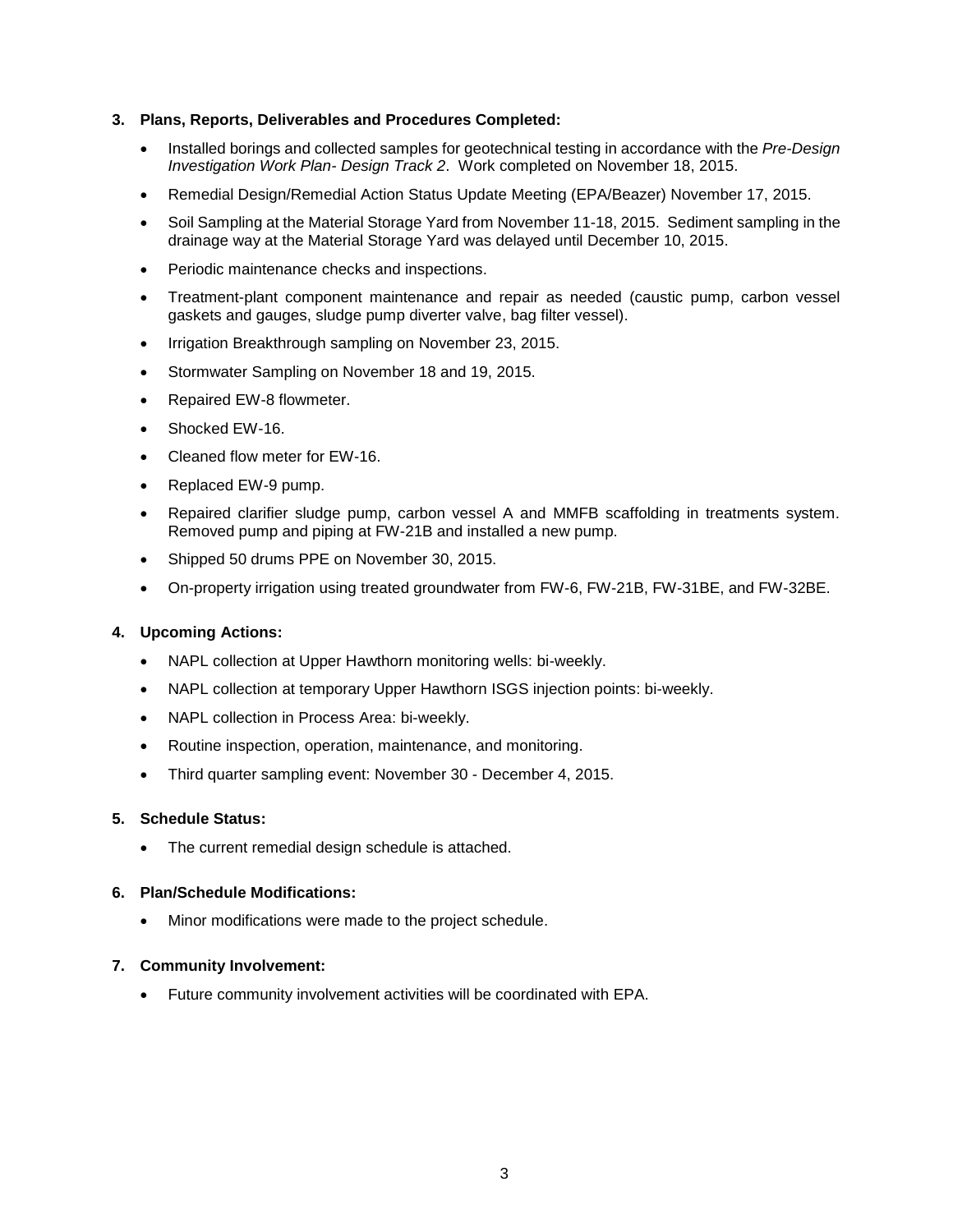|                                         |                                                                                                                                   |                                           |                             |                                                       | <b>GAINESVILLE REMEDIAL DESIGN</b>                                                                                                                                        |  |  |  |  |  |
|-----------------------------------------|-----------------------------------------------------------------------------------------------------------------------------------|-------------------------------------------|-----------------------------|-------------------------------------------------------|---------------------------------------------------------------------------------------------------------------------------------------------------------------------------|--|--|--|--|--|
| ID                                      | WBS Task Name                                                                                                                     | Duration Predecessors                     | Start                       | Finish                                                | 2019 2013 2014 2015 2016 2017 2017 2018 2018 2018 2019<br>tr 4 Qtr 1   Qtr 2   Qtr 3   Qtr 4   Qtr 1   Qtr 2   Qtr 3   Qtr 1   Qtr 2   Qtr 3   Qtr 4   Qtr 1   Qtr 2   Qt |  |  |  |  |  |
|                                         | 1 Consent Decree for RD/RA                                                                                                        | 23.8 wks                                  |                             | Thu 2/7/13 Wed 7/24/13                                |                                                                                                                                                                           |  |  |  |  |  |
| $\overline{2}$<br>1.1                   | US DOJ Lodges Donsent Decree with Court                                                                                           | 0 days                                    | Thu 2/7/13                  | Thu 2/7/13                                            |                                                                                                                                                                           |  |  |  |  |  |
| $\mathbf{3}$<br>1.2                     | <b>Public Comment on Consent Decree</b>                                                                                           | 4.6 wks                                   | Wed 2/13/13                 | Fri 3/15/13                                           |                                                                                                                                                                           |  |  |  |  |  |
| $\overline{4}$<br>1.3                   | Beazer Submittal: Project Coordinators, Supervising Contractor,<br>Quality Management Plan                                        | $0$ days                                  | Fri 2/15/13                 | Fri 2/15/13                                           | $\bullet$                                                                                                                                                                 |  |  |  |  |  |
| 5 <sup>5</sup><br>1.4                   | <b>Court Enters Consent Decree Final</b>                                                                                          | $\overline{0}$ days                       | Tue 7/9/13                  | Tue 7/9/13                                            |                                                                                                                                                                           |  |  |  |  |  |
| 1.5<br>6                                | EPA Issues Authorization to Proceed with Remedial Design                                                                          | 0 days                                    |                             | Wed 7/24/13 Wed 7/24/13                               |                                                                                                                                                                           |  |  |  |  |  |
| $7^{\circ}$                             |                                                                                                                                   |                                           |                             |                                                       |                                                                                                                                                                           |  |  |  |  |  |
| 8                                       | 2 Remedial Design Work Plan (RDWP)<br>Prepare RDWP                                                                                | 22.3 wks<br>43 days 6                     | Wed 7/24/13                 | Wed 7/24/13 Thu 12/26/13<br>Fri 9/20/13               |                                                                                                                                                                           |  |  |  |  |  |
| 9<br>10                                 | 2.1<br><b>Beazer Submit RDWP</b><br>2.2                                                                                           | 0 wks 9                                   | Fri 9/20/13                 | Fri 9/20/13                                           |                                                                                                                                                                           |  |  |  |  |  |
| 11<br>2.3                               | <b>EPA Review and Comment RDWP</b>                                                                                                | 6.8 wks 10                                | Mon 9/23/13                 | Thu 11/7/13                                           |                                                                                                                                                                           |  |  |  |  |  |
| 12<br>2.4                               | <b>Beazer Respond to Comments</b>                                                                                                 | 4.3 wks 11                                | Fri 11/8/13                 | Mon 12/9/13                                           |                                                                                                                                                                           |  |  |  |  |  |
| 13<br>2.5                               | Beazer Submit Responses and RDWP Version 2                                                                                        | 0 wks 12                                  |                             | Mon 12/9/13 Mon 12/9/13                               |                                                                                                                                                                           |  |  |  |  |  |
| 14<br>2.6                               | <b>EPA Review</b>                                                                                                                 | $2.6$ wks 13                              |                             | Mon 12/9/13 Thu 12/26/13                              |                                                                                                                                                                           |  |  |  |  |  |
| 15<br>2.7                               | <b>EPA Approval RDWP</b>                                                                                                          | 0 wks 14                                  |                             | Thu 12/26/13 Thu 12/26/13                             |                                                                                                                                                                           |  |  |  |  |  |
| 16                                      |                                                                                                                                   |                                           |                             |                                                       |                                                                                                                                                                           |  |  |  |  |  |
| 17                                      | 3 Supporting Plans for RD/RA                                                                                                      | 100.8 wks                                 | Fri 9/20/13                 | Thu 8/27/15                                           |                                                                                                                                                                           |  |  |  |  |  |
| 18                                      | Beazer Submit Health & Safety Plan<br>3.5                                                                                         | 0 wks 10                                  | Fri 9/20/13                 | Fri 9/20/13                                           |                                                                                                                                                                           |  |  |  |  |  |
| 19<br>3.6                               | Materials Management Plan<br>3.2<br>Stormwater Management Plan                                                                    | 5 wks 10<br>5 wks 19FF                    | Tue 4/1/14<br>Tue 4/1/14    | Mon 5/5/14<br>Mon 5/5/14                              |                                                                                                                                                                           |  |  |  |  |  |
| 20<br>21<br>3.7                         | Noise and Dust Control Plan                                                                                                       | 5 wks 19FF                                | Tue 4/1/14                  | Mon 5/5/14                                            |                                                                                                                                                                           |  |  |  |  |  |
| $\overline{22}$<br>3.5                  | <b>Equipment Decontamination Plan</b>                                                                                             | 5 wks 19FF                                | Tue 4/1/14                  | Mon 5/5/14                                            |                                                                                                                                                                           |  |  |  |  |  |
| 23<br>3.6                               | Beazer update QAPP                                                                                                                | 33.8 wks                                  | Mon 1/5/15                  | Thu 8/27/15                                           |                                                                                                                                                                           |  |  |  |  |  |
| 24<br>3.7                               | <b>Beazer Submit Revised QAPP</b>                                                                                                 | $0$ wks 23                                | Thu 8/27/15                 | Thu 8/27/15                                           |                                                                                                                                                                           |  |  |  |  |  |
| $\overline{25}$                         |                                                                                                                                   |                                           |                             |                                                       |                                                                                                                                                                           |  |  |  |  |  |
| $\overline{26}$                         | 4 Off-Property Soil Replacement (OU-5): DESIGN TRACK #1                                                                           | 121.4 wks                                 |                             | Tue 4/30/13 Thu 8/27/15                               |                                                                                                                                                                           |  |  |  |  |  |
| 27                                      | Initial Identification of Remediation & Evaluation Parcels<br>4.1                                                                 | 0 wks                                     | Tue 4/30/13                 | Tue 4/30/13                                           |                                                                                                                                                                           |  |  |  |  |  |
| $\overline{28}$                         | Obtain Access Agreements for Surveys & Sampling<br>4.2                                                                            | 23 wks                                    |                             | Thu 5/2/13 Wed 10/9/13                                |                                                                                                                                                                           |  |  |  |  |  |
| 29<br>4.3                               | <b>Community Information Session</b>                                                                                              | 0 wks                                     |                             | Thu 5/30/13 Thu 5/30/13                               |                                                                                                                                                                           |  |  |  |  |  |
| 30<br>4.4                               | Sampling for Refinement of Remediation Parcels (July 2013)                                                                        | 18.8 wks                                  |                             | Fri 7/19/13 Wed 11/27/13                              |                                                                                                                                                                           |  |  |  |  |  |
| 31<br>4.4.1                             | Proposal for Sampling (July 2013)                                                                                                 | 0 wks                                     | Fri 7/19/13                 | Fri 7/19/13                                           |                                                                                                                                                                           |  |  |  |  |  |
| 32<br>4.4.2                             | <b>EPA Approval of Sampling</b>                                                                                                   | $0$ wks                                   | Mon 7/22/13                 | Mon 7/22/13                                           |                                                                                                                                                                           |  |  |  |  |  |
| $\overline{33}$<br>4.4.3                | Sample Collection                                                                                                                 | 2 days                                    |                             | Tue 7/30/13 Wed 7/31/13                               |                                                                                                                                                                           |  |  |  |  |  |
| 34<br>4.4.4                             | Analysis and Validation                                                                                                           | $6.2$ wks 33                              |                             | Thu 8/1/13 Thu 9/12/13                                |                                                                                                                                                                           |  |  |  |  |  |
| 35<br>4.4.5                             | Data Summary Report                                                                                                               | 10.8 wks 34                               |                             | Fri 9/13/13 Wed 11/27/13                              |                                                                                                                                                                           |  |  |  |  |  |
| $\overline{36}$<br>4.4.6                | Beazer Submit Data Summary and Fingerprinting Report                                                                              | 0 wks $35$                                | Wed 11/27/13 Wed 11/27/13   |                                                       |                                                                                                                                                                           |  |  |  |  |  |
| 37<br>4.5                               | <b>Pilot Home Soil Replacement</b>                                                                                                | 10.3 wks                                  | Thu 9/26/13                 | Fri 12/6/13                                           |                                                                                                                                                                           |  |  |  |  |  |
| 38<br>4.5.1                             | Survey                                                                                                                            | $1.8$ wks                                 | Thu 9/26/13                 | Tue 10/8/13                                           |                                                                                                                                                                           |  |  |  |  |  |
| $\overline{39}$<br>4.5.2<br>4.5.3<br>40 | Design & Interview<br><b>Borrow Sampling</b>                                                                                      | 3 wks 38<br>2 wks                         |                             | Wed 10/9/13 Tue 10/29/13<br>Thu 10/10/13 Wed 10/23/13 |                                                                                                                                                                           |  |  |  |  |  |
| 4.5.4<br>41                             | Sample Analysis                                                                                                                   | 2 wks 40                                  |                             | Thu 10/24/13 Wed 11/6/13                              |                                                                                                                                                                           |  |  |  |  |  |
| 42<br>4.5.5                             | Pilot Plan                                                                                                                        | 6 wks                                     |                             | Thu 9/26/13 Wed 11/6/13                               |                                                                                                                                                                           |  |  |  |  |  |
| 4.5.6<br>43                             | Submit Pilot Plan                                                                                                                 | 0 wks 42,41                               |                             | Wed 11/6/13 Wed 11/6/13                               | $\overline{\mathbf{v}}$                                                                                                                                                   |  |  |  |  |  |
| 44<br>4.5.7                             | Review                                                                                                                            | 1 wk 43                                   |                             | Thu 11/7/13 Wed 11/13/13                              |                                                                                                                                                                           |  |  |  |  |  |
| 45<br>4.5.8                             | EPA Approval of Pilot Plan                                                                                                        | 0 wks 44                                  | Wed 11/13/13 Wed 11/13/13   |                                                       |                                                                                                                                                                           |  |  |  |  |  |
| 46<br>4.5.9                             | Permitting                                                                                                                        | 2 wks 45FF                                | Thu 10/31/13 Wed 11/13/13   |                                                       |                                                                                                                                                                           |  |  |  |  |  |
| 47<br> 4.5.10                           | Pilot Implementation                                                                                                              | 3.3 wks 46,45                             | Thu 11/14/13                | Fri 12/6/13                                           |                                                                                                                                                                           |  |  |  |  |  |
| 48<br>4.6<br>49<br>4.6.1                | <b>Blocks A-I Remediation Design</b><br><b>Remedial Design Details</b>                                                            | 42.4 wks<br>12.4 wks 35                   | Mon 9/16/13<br>Thu 11/28/13 | Tue 7/8/14<br>Fri 2/21/14                             | $\frac{1}{2}$                                                                                                                                                             |  |  |  |  |  |
| 50<br>4.6.2                             | Submit RD Details                                                                                                                 | 0 wks 49                                  | Fri 2/21/14                 | Fri 2/21/14                                           |                                                                                                                                                                           |  |  |  |  |  |
| 51<br>4.6.3                             | <b>Review and Comment</b>                                                                                                         | $0.8$ wks $50$                            | Mon 2/24/14                 | Thu 2/27/14                                           |                                                                                                                                                                           |  |  |  |  |  |
| 52<br>4.6.4                             | Surveying & Interviews                                                                                                            | 34 wks                                    | Mon 9/16/13                 | Fri 5/9/14                                            |                                                                                                                                                                           |  |  |  |  |  |
| 53<br>4.6.5                             | Parcel Designs & Remediation Agreements                                                                                           | 28 wks                                    | Mon 12/2/13                 | Fri 6/13/14                                           |                                                                                                                                                                           |  |  |  |  |  |
| 54<br>4.6.6                             | <b>Final Design and RAWP</b>                                                                                                      | 19.6 wks                                  | Fri 2/21/14                 | Tue 7/8/14                                            |                                                                                                                                                                           |  |  |  |  |  |
| 55<br>4.6.6.1                           | Submit Pre-Final Designs & RAWP: Blocks G & H                                                                                     | 0 wks                                     | Fri 2/21/14                 | Fri 2/21/14                                           |                                                                                                                                                                           |  |  |  |  |  |
| 56<br>4.6.6.2                           | Final Design and RAWP Approval: Blocks G-H                                                                                        | 1 wk 55                                   | Fri 2/21/14                 | Thu 2/27/14                                           |                                                                                                                                                                           |  |  |  |  |  |
| 57<br> 4.6.6.3 <br>58<br>4.6.6.4        | Submit Pre-Final Designs & RAWP: Blocks E&F<br>Final Design and RAWP Approval: Blocks E&F                                         | $0$ wks<br>1 day $57$                     | Fri 3/7/14<br>Fri 3/7/14    | Fri 3/7/14<br>Fri 3/7/14                              |                                                                                                                                                                           |  |  |  |  |  |
| 59<br>4.6.6.5                           | Submit Pre-Final Designs & RAWP: Block D                                                                                          | 0 wks                                     | Thu 4/3/14                  | Thu 4/3/14                                            |                                                                                                                                                                           |  |  |  |  |  |
| 60<br>4.6.6.6                           | Final Design and RAWP Approval: Block D                                                                                           | 2 days $59$                               | Thu 4/3/14                  | Fri 4/4/14                                            |                                                                                                                                                                           |  |  |  |  |  |
| 4.6.6.7<br>61                           | Submit Pre-Final Designs & RAWP: Block C                                                                                          | 0 wks 59FF+4 wks                          | Wed 4/30/14 Wed 4/30/14     |                                                       |                                                                                                                                                                           |  |  |  |  |  |
| 62 4.6.6.8                              | Final Design and RAWP Approval: Block C                                                                                           | 0 wks 61                                  |                             | Wed 4/30/14 Wed 4/30/14                               |                                                                                                                                                                           |  |  |  |  |  |
| 63 4.6.6.9                              | Submit Pre-Final Designs & RAWP: Block B                                                                                          | 0 wks 61FF+3.1 wk Thu 5/22/14 Thu 5/22/14 |                             |                                                       |                                                                                                                                                                           |  |  |  |  |  |
| Page 1 of 4                             | Red text used for current tasks<br>Project File: RD Schedule 20151109.mpp<br>Milestone ◆<br>Task<br>Summary<br>Date: Thu 12/10/15 |                                           |                             |                                                       |                                                                                                                                                                           |  |  |  |  |  |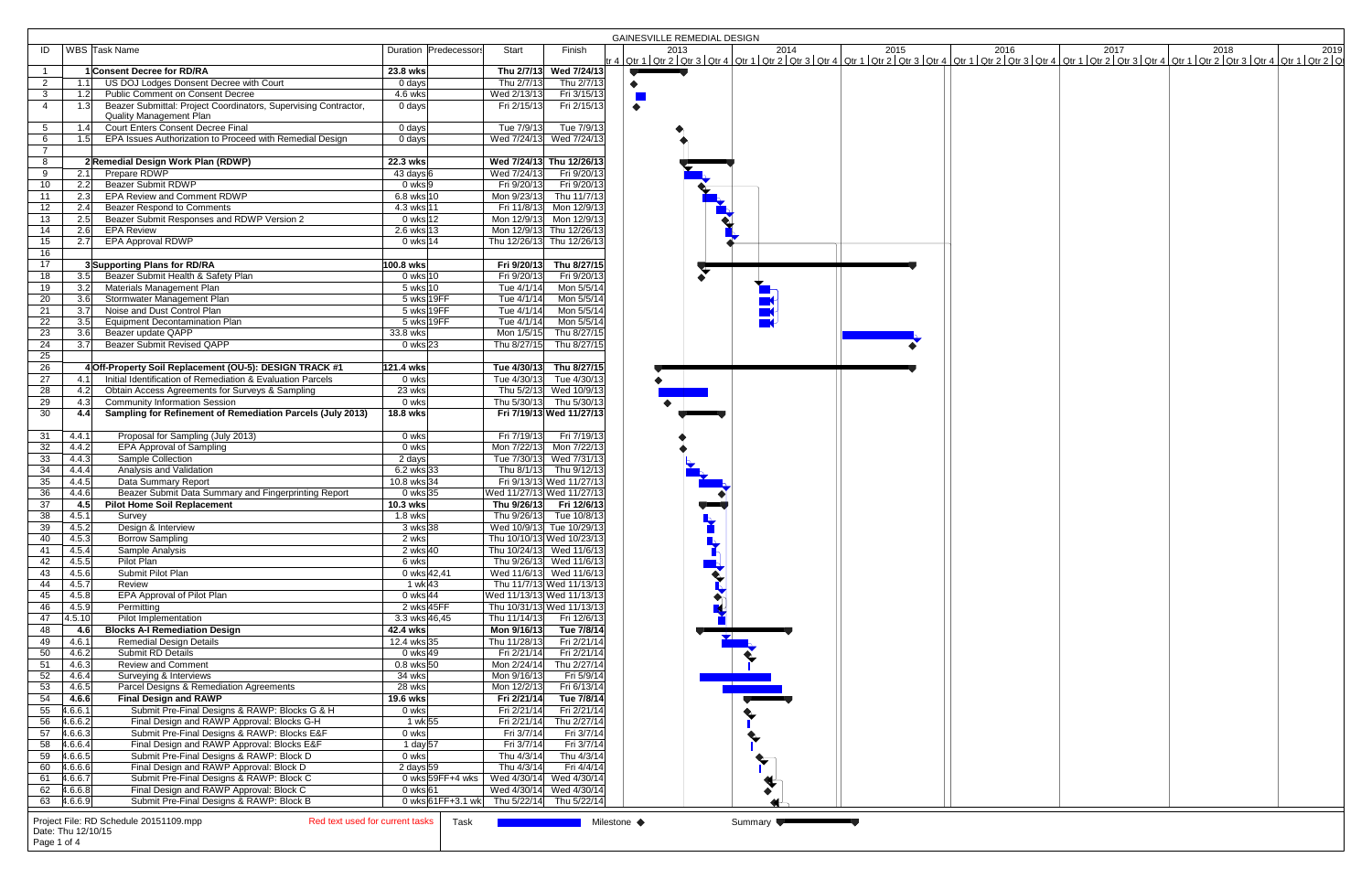|                                         |                                                                             |                                                                                                              |                        |                       |                                 |                                       | <b>GAINESVILLE REMEDIAL DESIGN</b>                                                                                                                                                                                               |  |  |  |  |
|-----------------------------------------|-----------------------------------------------------------------------------|--------------------------------------------------------------------------------------------------------------|------------------------|-----------------------|---------------------------------|---------------------------------------|----------------------------------------------------------------------------------------------------------------------------------------------------------------------------------------------------------------------------------|--|--|--|--|
|                                         | ID   WBS Task Name                                                          |                                                                                                              |                        | Duration Predecessors | Start                           | Finish                                | 1919 2013 2014 2015 2016 2017 2017 2018 2018 2019 2016 2017 2018 2018 2019 2016 2017 2018 2019 2018 2019 2016 2017<br>The superior of the City of Cate of the City of Cate of the City of City of City of City of City of City o |  |  |  |  |
| 64 6.6.10                               |                                                                             | Final Design and RAWP Approval: Block B                                                                      | $0.6$ wks 63           |                       | Thu 5/22/14                     | Tue 5/27/14                           |                                                                                                                                                                                                                                  |  |  |  |  |
| 65<br>6.6.11                            |                                                                             | Submit Pre-Final Designs & RAWP: Block A                                                                     |                        | 0 wks 63FF $+3$ wks   | Thu 6/12/14                     | Thu 6/12/14                           |                                                                                                                                                                                                                                  |  |  |  |  |
| 66<br>6.6.12                            |                                                                             | Final Design and RAWP Approval: Block A                                                                      | $0.6$ wks 65           |                       | Thu 6/12/14                     | Tue 6/17/14                           |                                                                                                                                                                                                                                  |  |  |  |  |
| 6.6.13<br>67                            |                                                                             | Submit Pre-Final Designs & RAWP: Block I                                                                     |                        | 0 wks 65FF+3.5 wk     | Mon 7/7/14                      | Mon 7/7/14                            |                                                                                                                                                                                                                                  |  |  |  |  |
| 6.6.14<br>68                            |                                                                             | Final Design and RAWP Approval: Block I                                                                      | $0.2$ wks 67           |                       | Tue 7/8/14                      | Tue 7/8/14                            |                                                                                                                                                                                                                                  |  |  |  |  |
| 69                                      | 4.7                                                                         | Sampling for Refinement of Remediation Parcels (Feb 2014)                                                    | 24.8 wks               |                       | Wed 2/19/14                     | Tue 8/12/14                           |                                                                                                                                                                                                                                  |  |  |  |  |
|                                         |                                                                             |                                                                                                              |                        |                       |                                 |                                       |                                                                                                                                                                                                                                  |  |  |  |  |
| 4.7.1<br>70                             |                                                                             | Beazer & EPA Sampling                                                                                        | $0.2$ wks              |                       |                                 | Wed 2/19/14 Wed 2/19/14               |                                                                                                                                                                                                                                  |  |  |  |  |
| 71<br>4.7.2                             |                                                                             | Analysis and Validation                                                                                      | 7.2 wks 70             |                       | Thu 2/20/14                     | Thu 4/10/14                           |                                                                                                                                                                                                                                  |  |  |  |  |
| 72<br>4.7.3                             |                                                                             | Data Summary Report Addendum                                                                                 | 16 wks 71              |                       | Fri 4/11/14                     | Thu 7/31/14                           |                                                                                                                                                                                                                                  |  |  |  |  |
| 73<br>4.7.4                             |                                                                             | Beazer Submit Report Addendum                                                                                | 0 wks 72               |                       | Thu 7/31/14                     | Thu 7/31/14                           |                                                                                                                                                                                                                                  |  |  |  |  |
| 74<br>4.7.5                             |                                                                             | Call to discuss Report Addendum                                                                              | 0 wks 73               |                       | Tue 8/12/14                     | Tue 8/12/14                           |                                                                                                                                                                                                                                  |  |  |  |  |
| 75                                      | 4.8                                                                         | <b>Blocks J &amp; K Remediation Design</b>                                                                   | 12.2 wks<br>2 wks      |                       | Mon 6/2/14                      | Mon 6/2/14 Mon 8/25/14<br>Fri 6/13/14 |                                                                                                                                                                                                                                  |  |  |  |  |
| 76<br>4.8.1<br>$\overline{77}$<br>4.8.2 |                                                                             | Access Agreements for Design<br>Surveying & Interviews                                                       | 5 wks 76               |                       | Mon 6/16/14                     | Fri 7/18/14                           |                                                                                                                                                                                                                                  |  |  |  |  |
| 78<br>4.8.3                             |                                                                             | <b>Preliminary Design</b>                                                                                    |                        | 5 wks 77SS+1 wk       | Mon 6/23/14                     | Fri 7/25/14                           |                                                                                                                                                                                                                                  |  |  |  |  |
| 79<br>4.8.4                             |                                                                             | Pre-Final Design and Access                                                                                  |                        | 7 wks 78SS+1 wk       | Mon 6/30/14                     | Fri 8/15/14                           |                                                                                                                                                                                                                                  |  |  |  |  |
| 80<br>4.8.5                             |                                                                             | RAWP: Block J                                                                                                | 0 wks                  |                       | Fri 7/25/14                     | Fri 7/25/14                           |                                                                                                                                                                                                                                  |  |  |  |  |
| 4.8.6<br>81                             |                                                                             | Final Design & RAWP Approval: Block J                                                                        | 1 wk 80                |                       | Fri 7/25/14                     | Thu 7/31/14                           |                                                                                                                                                                                                                                  |  |  |  |  |
| 82<br>4.8.7                             |                                                                             | RAWP: Block K                                                                                                | 0 days $79$            |                       | Wed 8/20/14                     | Wed 8/20/14                           |                                                                                                                                                                                                                                  |  |  |  |  |
| 4.8.8<br>83                             |                                                                             | Final Design and RAWP Approval: Block K                                                                      | 4 days 82              |                       | Wed 8/20/14                     | Mon 8/25/14                           |                                                                                                                                                                                                                                  |  |  |  |  |
| 84                                      | 4.9                                                                         | <b>Community Meetings</b>                                                                                    | 16.4 wks               |                       |                                 | Fri 10/25/13 Tue 2/18/14              |                                                                                                                                                                                                                                  |  |  |  |  |
| 85<br>4.9.1                             |                                                                             | Community Meeting: Landscaping Workshop - City (Oct 26)                                                      | 2 days                 |                       |                                 | Fri 10/25/13 Mon 10/28/13             |                                                                                                                                                                                                                                  |  |  |  |  |
| 86<br>4.9.2                             |                                                                             | Community Meeting (Jan 18 2014)                                                                              | 2 days                 |                       | Fri 1/17/14                     | Mon 1/20/14                           |                                                                                                                                                                                                                                  |  |  |  |  |
| 4.9.3<br>87                             |                                                                             | Community Meeting (Feb 18 2014)                                                                              | 0 wks                  |                       | Tue 2/18/14                     | Tue 2/18/14                           |                                                                                                                                                                                                                                  |  |  |  |  |
| 88                                      | 4.10                                                                        | Implementation of Remedial Action                                                                            | 39 wks                 |                       | Mon 2/17/14                     | Fri 11/14/14                          |                                                                                                                                                                                                                                  |  |  |  |  |
| 89                                      | 4.11                                                                        | Pre-Final Inspection                                                                                         | 0 wks 88               |                       | Tue 11/18/14 Tue 11/18/14       |                                       |                                                                                                                                                                                                                                  |  |  |  |  |
| 90                                      | 4.12                                                                        | Prepare Implementation Report                                                                                | 36.4 wks 88            |                       | Mon 11/17/14                    | Tue 7/28/15                           |                                                                                                                                                                                                                                  |  |  |  |  |
| 91<br>92                                | 4.13<br>4.14                                                                | Submit Implementation Report<br>EPA Approval of Implementation Report                                        | 0 wks 90<br>0 wks      |                       | Tue 7/28/15<br>Thu 8/27/15      | Tue 7/28/15<br>Thu 8/27/15            |                                                                                                                                                                                                                                  |  |  |  |  |
| 93                                      |                                                                             |                                                                                                              |                        |                       |                                 |                                       |                                                                                                                                                                                                                                  |  |  |  |  |
| 94                                      |                                                                             | 5 Cutoff Wall and Stormwater Controls: DESIGN TRACK #2                                                       | 99.6 wks               |                       | Wed 12/17/14 Fri 11/11/16       |                                       |                                                                                                                                                                                                                                  |  |  |  |  |
| 95                                      | 5.1                                                                         | Pre-Design Work Plan                                                                                         | 21.2 wks 15            |                       | Wed 12/17/14 Wed 5/13/15        |                                       |                                                                                                                                                                                                                                  |  |  |  |  |
| 96                                      | 5.2                                                                         | Submit Pre-Design Work Plan                                                                                  | $0$ wks 95             |                       |                                 | Wed 5/13/15 Wed 5/13/15               |                                                                                                                                                                                                                                  |  |  |  |  |
| 97                                      | 5.3                                                                         | <b>Review and Comment</b>                                                                                    | 10 wks 96              |                       | Thu 5/14/15                     | Wed 7/22/15                           |                                                                                                                                                                                                                                  |  |  |  |  |
| 98                                      | 5.4                                                                         | Submit Response to Comments and Revised Plan                                                                 |                        |                       | 0 wks 97FS+5.2 wk Thu 8/27/15   | Thu 8/27/15                           |                                                                                                                                                                                                                                  |  |  |  |  |
| 99                                      | 5.5                                                                         | EPA Approval of Pre-Design Work Plan                                                                         |                        | 0 wks 98FS+0.2 wk     | Fri 8/28/15                     | Fri 8/28/15                           |                                                                                                                                                                                                                                  |  |  |  |  |
| 100                                     | 5.6                                                                         | <b>Pre-Design Investigation</b>                                                                              | 28 wks                 |                       | Mon 8/31/15                     | Fri 3/11/16                           |                                                                                                                                                                                                                                  |  |  |  |  |
| 101<br>5.6.1                            |                                                                             | Planning & Preparation                                                                                       | 4 wks 99               |                       | Mon 8/31/15                     | Fri 9/25/15                           |                                                                                                                                                                                                                                  |  |  |  |  |
| 102<br>5.6.2                            | <b>Field Work</b>                                                           |                                                                                                              | 11 wks 101             |                       | Mon 9/28/15                     | Fri 12/11/15                          |                                                                                                                                                                                                                                  |  |  |  |  |
| 103<br>5.6.3                            | <b>Lab Work</b>                                                             |                                                                                                              |                        |                       | 16 wks 102FS-3 wks Mon 11/23/15 | Fri 3/11/16                           |                                                                                                                                                                                                                                  |  |  |  |  |
| 104                                     | 5.7                                                                         | <b>Preliminary Design</b>                                                                                    | 5 wks 103              |                       | Mon 3/14/16                     | Fri 4/15/16                           |                                                                                                                                                                                                                                  |  |  |  |  |
| 105<br>106                              | 5.8<br>5.9                                                                  | <b>Submit Preliminary Design</b><br><b>Review and Comment</b>                                                | 0 wks 104<br>4 wks 105 |                       | Fri 4/15/16<br>Mon 4/18/16      | Fri 4/15/16<br>Fri 5/13/16            |                                                                                                                                                                                                                                  |  |  |  |  |
| 107                                     | 5.10 Pre-Final Design                                                       |                                                                                                              | 5 wks 106              |                       | Mon 5/16/16                     | Fri 6/17/16                           |                                                                                                                                                                                                                                  |  |  |  |  |
| 108                                     | 5.11                                                                        | Review and Comment                                                                                           | 5 wks 107              |                       | Mon 6/20/16                     | Fri 7/22/16                           |                                                                                                                                                                                                                                  |  |  |  |  |
| 109                                     | 5.12<br>Final Design                                                        |                                                                                                              | 5 wks 108              |                       | Mon 7/25/16                     | Fri 8/26/16                           |                                                                                                                                                                                                                                  |  |  |  |  |
| 110                                     | Review<br>5.13                                                              |                                                                                                              | 3 wks 109              |                       | Mon 8/29/16                     | Fri 9/16/16                           |                                                                                                                                                                                                                                  |  |  |  |  |
| 111                                     | 5.14                                                                        | EPA Approval of Final Design                                                                                 | 0 wks 110              |                       | Fri 9/16/16                     | Fri 9/16/16                           |                                                                                                                                                                                                                                  |  |  |  |  |
| 112                                     | Prepare RAWP<br>5.15                                                        |                                                                                                              | 8 wks 111              |                       | Mon 9/19/16                     | Fri 11/11/16                          |                                                                                                                                                                                                                                  |  |  |  |  |
| 113                                     | 5.16 Submit RAWP                                                            |                                                                                                              | 0 wks 112              |                       |                                 | Fri 11/11/16 Fri 11/11/16             |                                                                                                                                                                                                                                  |  |  |  |  |
| $\frac{114}{ }$                         |                                                                             |                                                                                                              |                        |                       |                                 |                                       |                                                                                                                                                                                                                                  |  |  |  |  |
| 115                                     |                                                                             | 6 In-Situ Geochemical Stabilization (ISGS): DESIGN TRACK #3                                                  | <b>191.6 wks</b>       |                       |                                 | Thu 2/7/13 Mon 10/10/16               |                                                                                                                                                                                                                                  |  |  |  |  |
| 116                                     | 6.1 Process Area                                                            |                                                                                                              | 189.6 wks              |                       |                                 | Thu 2/7/13 Mon 9/26/16                |                                                                                                                                                                                                                                  |  |  |  |  |
| 117<br>6.1.1                            |                                                                             | EPA Approval of ISGS Demonstration Work Plan (2012)                                                          | 0 wks                  |                       | Thu 2/7/13                      | Thu 2/7/13                            |                                                                                                                                                                                                                                  |  |  |  |  |
| 118<br>6.1.2<br>6.1.3                   |                                                                             | Preliminary Design (included in Demonstration Work Plan)<br>Characterization and DNAPL Recovery (began 2012) | 0 wks<br>32 wks        |                       | Thu 2/7/13                      | Thu 2/7/13<br>Thu 2/7/13 Wed 9/18/13  |                                                                                                                                                                                                                                  |  |  |  |  |
| 119  <br>120<br>6.1.4                   |                                                                             | Characterization Report and Pilot Test Plan                                                                  | 11.8 wks 119           |                       |                                 | Thu 9/19/13 Tue 12/10/13              |                                                                                                                                                                                                                                  |  |  |  |  |
| 121<br>6.1.5                            |                                                                             | Submit Characterization Report and Pilot Test Plan                                                           | 0 wks 120              |                       |                                 | Tue 12/10/13 Tue 12/10/13             |                                                                                                                                                                                                                                  |  |  |  |  |
| 122<br>6.1.6                            |                                                                             | Review and Approval of Pilot Test Plan                                                                       | 10 wks 121             |                       | Wed 12/11/13 Tue 2/18/14        |                                       |                                                                                                                                                                                                                                  |  |  |  |  |
| 123<br>6.1.7                            |                                                                             | <b>Technical Working Group Meeting</b>                                                                       | 0 wks                  |                       |                                 | Wed 12/18/13 Wed 12/18/13             |                                                                                                                                                                                                                                  |  |  |  |  |
| 124<br>6.1.8                            |                                                                             | <b>Pilot Injection Testing</b>                                                                               | 15 wks 122             |                       | Mon 3/17/14                     | Fri 6/27/14                           |                                                                                                                                                                                                                                  |  |  |  |  |
| $125$ $5.1.8.1$                         |                                                                             | Pre-Pilot Testing & Chemical Delivery                                                                        | 1 wk                   |                       | Mon 3/17/14                     | Fri 3/21/14                           |                                                                                                                                                                                                                                  |  |  |  |  |
| $126$ $3.1.8.2$                         |                                                                             | Pilot Injections                                                                                             | 3 wks 125              |                       | Mon 3/24/14                     | Fri 4/11/14                           |                                                                                                                                                                                                                                  |  |  |  |  |
| $127$ $ 5.1.8.3 $                       |                                                                             | Borings in Injection Area                                                                                    |                        |                       | 1 wk 126FS+10 wl Mon 6/23/14    | Fri 6/27/14                           |                                                                                                                                                                                                                                  |  |  |  |  |
|                                         |                                                                             | Red text used for current tasks                                                                              |                        | Task                  |                                 |                                       | Summary                                                                                                                                                                                                                          |  |  |  |  |
|                                         | Project File: RD Schedule 20151109.mpp<br>Milestone ◆<br>Date: Thu 12/10/15 |                                                                                                              |                        |                       |                                 |                                       |                                                                                                                                                                                                                                  |  |  |  |  |
| Page 2 of 4                             |                                                                             |                                                                                                              |                        |                       |                                 |                                       |                                                                                                                                                                                                                                  |  |  |  |  |
|                                         |                                                                             |                                                                                                              |                        |                       |                                 |                                       |                                                                                                                                                                                                                                  |  |  |  |  |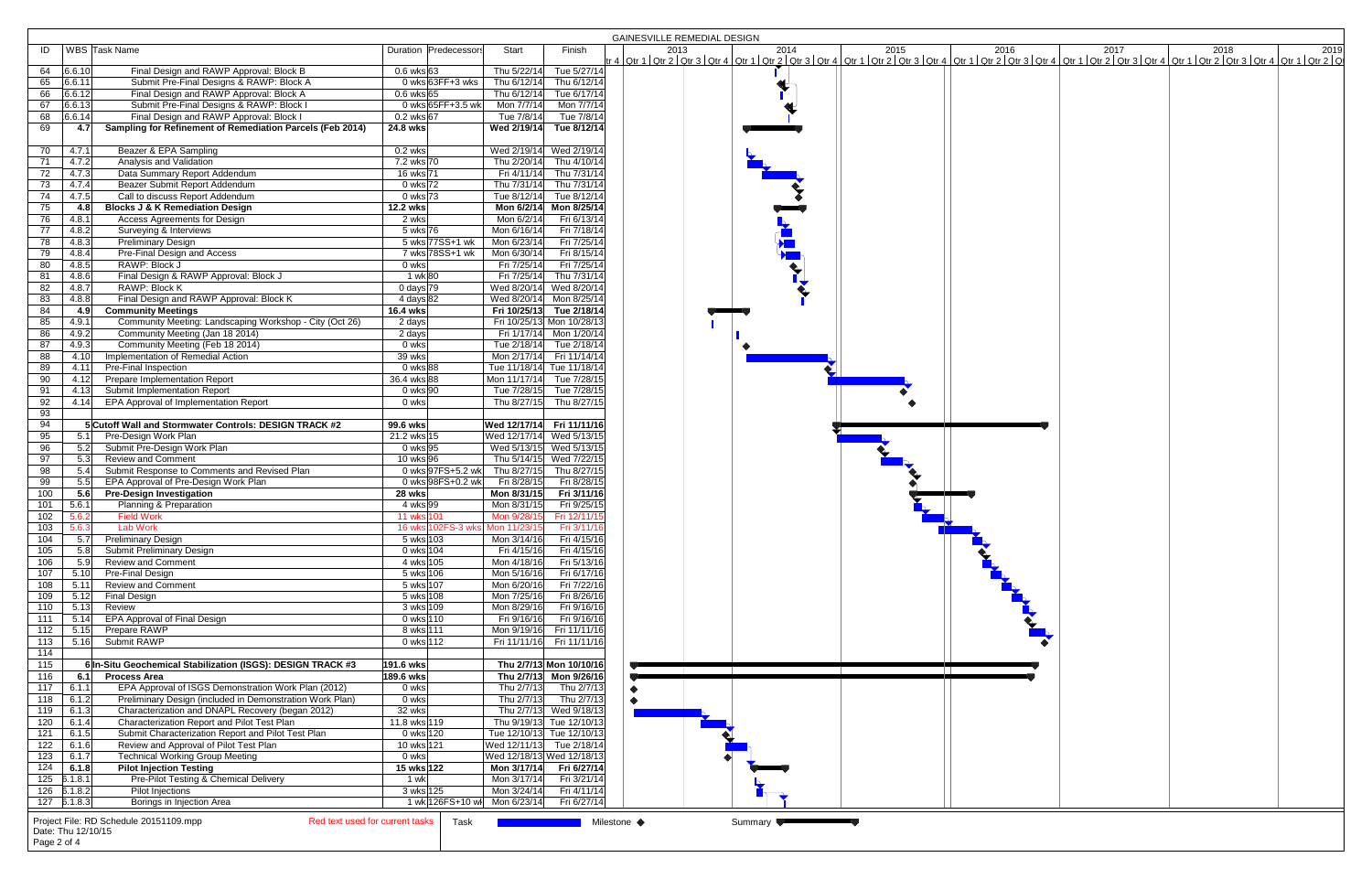|                             |                                                                           |                        |              |                           | GAINESVILLE REMEDIAL DESIGN                                                                                                                                                                                                          |
|-----------------------------|---------------------------------------------------------------------------|------------------------|--------------|---------------------------|--------------------------------------------------------------------------------------------------------------------------------------------------------------------------------------------------------------------------------------|
| ID                          | WBS Task Name                                                             | Duration Predecessors  | Start        | Finish                    | 2019 2013 2014 2015 2016 2017 2017 2018 2018 2019<br>tr 4 Qtr 1   Qtr 2   Qtr 3   Qtr 4   Qtr 1   Qtr 2   Qtr 3   Qtr 4   Qtr 1   Qtr 2   Qtr 3   Qtr 4   Qtr 1   Qt<br>tr 1   Qtr 2   Qtr 3   Qtr 4   Qtr 1   Qtr 2   Qtr 3   Qtr 4 |
|                             |                                                                           |                        |              |                           |                                                                                                                                                                                                                                      |
| 128<br>6.1.9                | <b>Technical Working Group Meeting</b>                                    | 0 wks                  | Thu 7/10/14  | Thu 7/10/14               | $\bullet$                                                                                                                                                                                                                            |
| 129 6.1.10                  | Pre-Final Design                                                          | 44 wks 126             | Mon 4/14/14  | Fri 2/13/15               |                                                                                                                                                                                                                                      |
| $130$ 6.1.11                | Submit Pre-Final Design                                                   | 0 wks 129              | Fri 2/13/15  | Fri 2/13/15               |                                                                                                                                                                                                                                      |
| 131<br>6.1.12               | <b>Review and Comment</b>                                                 | 6 wks 130              | Mon 2/16/15  | Fri 3/27/15               |                                                                                                                                                                                                                                      |
| 132 6.1.13                  | Final Design and RAWP                                                     | 3.2 wks 131            | Mon 3/30/15  | Mon 4/20/15               |                                                                                                                                                                                                                                      |
| 133 6.1.14                  | Submit Final Design and RAWP                                              | 0 wks 132              | Mon 4/20/15  | Mon 4/20/15               |                                                                                                                                                                                                                                      |
| 134   6.1.15                | Review                                                                    | $0.4 \text{ wks}$ 133  |              | Tue 4/21/15 Wed 4/22/15   |                                                                                                                                                                                                                                      |
| 135 6.1.16                  | EPA Approval of Final Design and RAWP                                     | 0 wks 134              | Wed 4/22/15  | Wed 4/22/15               |                                                                                                                                                                                                                                      |
| 136 6.1.17                  | Implementation of Process-Area ISGS Injections                            | 12 wks 135FS+7 wks     | Tue 7/7/15   | Mon 9/28/15               |                                                                                                                                                                                                                                      |
| 137<br>6.1.18               | <b>Prepare Implementation Report</b>                                      | 12 wks 136             |              | Tue 9/29/15 Mon 12/21/15  |                                                                                                                                                                                                                                      |
| $138$ 6.1.19                | Submit Implementation Report                                              | 0 wks 137              |              | Mon 12/21/15 Mon 12/21/15 |                                                                                                                                                                                                                                      |
| $139$ 6.1.20                | Post-Injection Effectiveness Monitoring                                   | 52 wks 136             |              | Tue 9/29/15 Mon 9/26/16   |                                                                                                                                                                                                                                      |
| 140<br>6.2                  | South Lagoon                                                              | 109.2 wks              |              | Mon 9/8/14 Mon 10/10/16   |                                                                                                                                                                                                                                      |
| 6.2.1<br>141                | Preliminary Design & Design Investigation Work Plan                       | 32.2 wks               |              | Mon 9/8/14 Mon 4/20/15    |                                                                                                                                                                                                                                      |
| 142<br>6.2.2                | Submit Preliminary Design & Design Investigation Work Plan                | 0 wks 141              |              | Mon 4/20/15 Mon 4/20/15   |                                                                                                                                                                                                                                      |
| 143<br>6.2.3                | Review and Approval Preliminary Design & Design Investigation             | 35 wks 142             |              | Tue 4/21/15 Mon 12/21/15  |                                                                                                                                                                                                                                      |
|                             | <b>Work Plan</b>                                                          |                        |              |                           |                                                                                                                                                                                                                                      |
| 6.2.4<br>144                | Installation of Borings and DNAPL Recovery Wells                          | 20 wks 143             | Tue 12/22/15 | Mon 5/9/16                |                                                                                                                                                                                                                                      |
| $\overline{145}$<br>6.2.5   | <b>Collection of Baseline Data</b>                                        | 17 wks 144             | Tue 5/10/16  | Mon 9/5/16                |                                                                                                                                                                                                                                      |
| 146<br>6.2.6                | Pre-Final Design                                                          | 12 wks 144             | Tue 5/10/16  | Mon 8/1/16                |                                                                                                                                                                                                                                      |
| 147<br>6.2.7                | Submit Pre-Final Design                                                   | 0 wks 146              | Mon 8/1/16   | Mon 8/1/16                |                                                                                                                                                                                                                                      |
| 148<br>6.2.8                | <b>Review and Comment</b>                                                 | $3 wks$ <sup>147</sup> | Tue 8/2/16   | Mon 8/22/16               |                                                                                                                                                                                                                                      |
| 6.2.9<br>149                | Final Design and RAWP                                                     | 4 wks 148              | Tue 8/23/16  | Mon 9/19/16               |                                                                                                                                                                                                                                      |
| $150$ 6.2.10                | Submit Final Design and RAWP                                              | 0 wks 149              |              | Mon 9/19/16 Mon 9/19/16   |                                                                                                                                                                                                                                      |
| 151<br>$\sqrt{6.2.11}$      | Review                                                                    | 3 wks 150              |              | Tue 9/20/16 Mon 10/10/16  |                                                                                                                                                                                                                                      |
| $\vert 6.2.12 \vert$<br>152 | EPA Approval of Final Design and RAWP                                     | 0 wks 151              |              | Mon 10/10/16 Mon 10/10/16 |                                                                                                                                                                                                                                      |
| 153                         |                                                                           |                        |              |                           |                                                                                                                                                                                                                                      |
| 154                         | 7 In-Situ Solidification/Stabilization (ISS/S): DESIGN TRACK #4           | 152 wks                |              | Mon 1/4/16 Fri 11/30/18   |                                                                                                                                                                                                                                      |
| $\overline{155}$<br>7.1     | Pre-Design Investigation & Treatability Test Workplan                     | 13 wks 15              | Mon 1/4/16   | Fri 4/1/16                |                                                                                                                                                                                                                                      |
| 156<br>7.2                  | Beazer Submit Pre-Design Investigation & Treatability Test WP             | 0 wks 155              | Fri 4/1/16   | Fri 4/1/16                |                                                                                                                                                                                                                                      |
| 157<br>7.3                  | Review and Approval                                                       | 8 wks 156              | Mon 4/4/16   | Fri 5/27/16               |                                                                                                                                                                                                                                      |
| 158<br>7.4                  | Conduct Pre-Design Investigation & Treatability Test                      | 34 wks 157             | Mon 5/30/16  | Fri 1/20/17               |                                                                                                                                                                                                                                      |
| 159<br>7.5                  | Pilot Test Workplan                                                       | 12 wks 158             | Mon 1/23/17  | Fri 4/14/17               |                                                                                                                                                                                                                                      |
| 160<br>7.6                  | Beazer Submit Pilot Test Workplan                                         | 0 wks 159              | Fri 4/14/17  | Fri 4/14/17               |                                                                                                                                                                                                                                      |
| 161<br>7.7                  | Review and Approval                                                       | 8 wks 160              | Mon 4/17/17  | Fri 6/9/17                |                                                                                                                                                                                                                                      |
| 162<br>7.8                  | Conduct Pilot Test                                                        | 13 wks 161             | Mon 6/12/17  | Fri 9/8/17                |                                                                                                                                                                                                                                      |
| 163<br>7.9                  | <b>Preliminary Design</b>                                                 | $13$ wks $162$         | Mon 9/11/17  | Fri 12/8/17               |                                                                                                                                                                                                                                      |
| 164<br>7.10                 | Submit Preliminary Design                                                 | 0 wks 163              | Fri 12/8/17  | Fri 12/8/17               |                                                                                                                                                                                                                                      |
| 165<br>7.11                 | <b>Review and Comment</b>                                                 | 10 wks 164             | Mon 12/11/17 | Fri 2/16/18               |                                                                                                                                                                                                                                      |
| 166<br>7.12                 | Pre-Final Design                                                          | 13 wks 165             | Mon 2/19/18  | Fri 5/18/18               |                                                                                                                                                                                                                                      |
| 7.13<br>167                 | <b>Review and Comment</b>                                                 | 10 wks 166             | Mon 5/21/18  | Fri 7/27/18               |                                                                                                                                                                                                                                      |
| 7.14<br>168                 | Final Design                                                              | 6 wks 167              | Mon 7/30/18  | Fri 9/7/18                |                                                                                                                                                                                                                                      |
| 169<br>7.15                 | Review and Approval                                                       | 4 wks 168              | Mon 9/10/18  | Fri 10/5/18               |                                                                                                                                                                                                                                      |
| 170                         | 7.16 EPA Approval of Final Design                                         | 0 wks 169              | Fri 10/5/18  | Fri 10/5/18               |                                                                                                                                                                                                                                      |
| 7.17<br>171                 | Prepare RAWP                                                              | 8 wks 170              | Mon 10/8/18  | Fri 11/30/18              |                                                                                                                                                                                                                                      |
| 172                         | 7.18 Submit RAWP                                                          | 0 wks 171              |              | Fri 11/30/18 Fri 11/30/18 |                                                                                                                                                                                                                                      |
| 173                         |                                                                           |                        |              |                           |                                                                                                                                                                                                                                      |
| $\frac{174}{ }$             | 8 Other Engineered Components: DESIGN TRACK #5                            | 87 wks                 | Mon 2/1/16   | Fri 9/29/17               |                                                                                                                                                                                                                                      |
| 175                         | 8.1 Pre-Design Work Plan                                                  | 6 wks                  | Mon 2/1/16   | Fri 3/11/16               |                                                                                                                                                                                                                                      |
| 176                         |                                                                           |                        |              | Fri 3/11/16               |                                                                                                                                                                                                                                      |
|                             | 8.2 Submit Pre-Design Work Plan                                           | 0 wks 175              | Fri 3/11/16  | Fri 4/22/16               |                                                                                                                                                                                                                                      |
| 177<br>8.3                  | Review and Approval                                                       | 6 wks 176              | Mon 3/14/16  |                           |                                                                                                                                                                                                                                      |
| 178<br>8.4                  | EPA Approval of Pre-Design Work Plan                                      | 0 wks 177              | Fri 4/22/16  | Fri 4/22/16               |                                                                                                                                                                                                                                      |
| 179<br>8.5                  | Pre-Design Investigation                                                  | 26 wks 178             | Mon 4/25/16  | Fri 10/21/16              |                                                                                                                                                                                                                                      |
| 180<br>8.6                  | <b>Preliminary Design</b>                                                 | 6 wks 179              | Mon 10/24/16 | Fri 12/2/16               |                                                                                                                                                                                                                                      |
| 181<br>8.7                  | Submit Preliminary Design                                                 | 0 wks 180              | Fri 12/2/16  | Fri 12/2/16               |                                                                                                                                                                                                                                      |
| $\overline{182}$<br>8.8     | <b>Review and Comment</b>                                                 | 6 wks 181              | Mon 12/5/16  | Fri 1/13/17               |                                                                                                                                                                                                                                      |
| 183<br>8.9                  | Pre-Final Design                                                          | 13 wks 182             | Mon 1/16/17  | Fri 4/14/17               |                                                                                                                                                                                                                                      |
| 184<br>8.10                 | <b>Review and Comment</b>                                                 | 6 wks 183              | Mon 4/17/17  | Fri 5/26/17               |                                                                                                                                                                                                                                      |
| $\frac{185}{ }$<br>8.11     | Final Design                                                              | 6 wks 184              | Mon 5/29/17  | Fri 7/7/17                |                                                                                                                                                                                                                                      |
| 186<br>8.12                 | Review                                                                    | 4 wks 185              | Mon 7/10/17  | Fri 8/4/17                |                                                                                                                                                                                                                                      |
| 187<br>8.13                 | EPA Approval of Final Design                                              | 0 wks 186              | Fri 8/4/17   | Fri 8/4/17                |                                                                                                                                                                                                                                      |
| 188<br>8.14                 | Prepare RAWP                                                              | 8 wks 187              | Mon 8/7/17   | Fri 9/29/17               |                                                                                                                                                                                                                                      |
| 189                         | 8.15 Submit RAWP                                                          | 0 wks 188              | Fri 9/29/17  | Fri 9/29/17               |                                                                                                                                                                                                                                      |
| 190                         |                                                                           |                        |              |                           |                                                                                                                                                                                                                                      |
| 191                         | 9 Institutional Control                                                   | 185.8 wks              |              | Tue 7/9/13   Fri 1/27/17  |                                                                                                                                                                                                                                      |
|                             | Project File: RD Schedule 20151109.mpp<br>Red text used for current tasks | Task                   |              |                           | Milestone ◆                                                                                                                                                                                                                          |
| Date: Thu 12/10/15          |                                                                           |                        |              |                           | Summary                                                                                                                                                                                                                              |
| Page 3 of 4                 |                                                                           |                        |              |                           |                                                                                                                                                                                                                                      |
|                             |                                                                           |                        |              |                           |                                                                                                                                                                                                                                      |